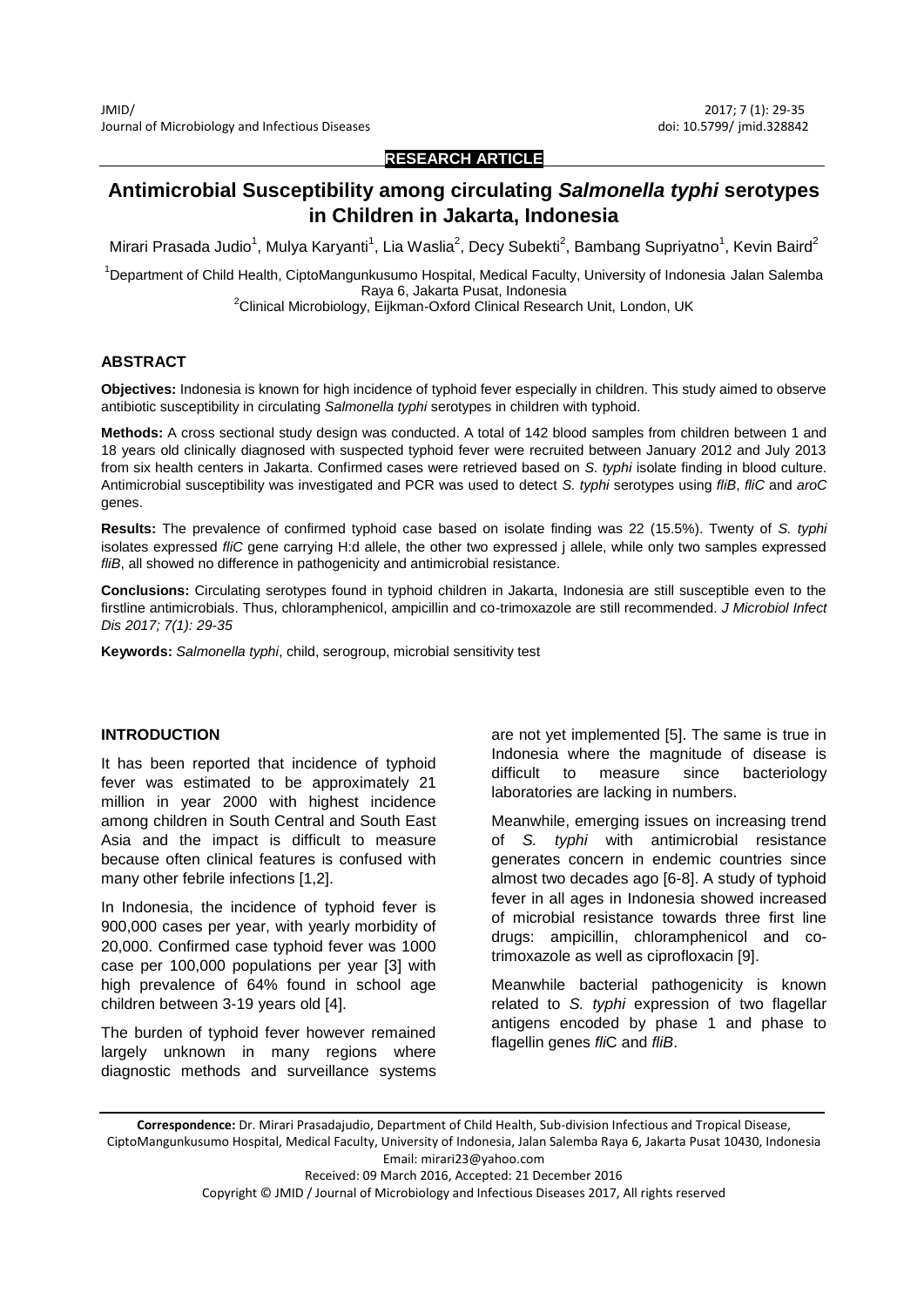It has been hypothesized that some *S. typhi* isolates found in Indonesia express high genetic heterogeneity if compared to other endemic regions [10,11].

A flagellar-antigen study observed that there was not only *fli*C gene carrying H:d allele (*fliC-*d) found circulating in Indonesia , but there was also another different flagellar gene *fli*C carrying H:j allele (*fliC-*d) found. Expression of the later allele correlated with milder clinical manifestation of typhoid fever [12].

Another study observing 143 serovars of *S. typhi* in Indonesia for 30 years identified rare single nucleotide polymorphisms (SNPs) also from flagellar genes, suggested that there are approximately 8 haplotypes circulating in Jakarta namely H46, H45, H59, H85, H84, H1, H51, H50 and H8, but majority of haplotype found were H59 (73%) dan H8 (24%). Haplotype H59: consists of 4 subgroups based on its gene expression: *fliC:* d, *fliC:* j and *fliB* (z66)+*fliC:*d and *fliB* (Z66)+ *fliC:*j [13].

Some of the variants were observed to associate with microbial resistance. Haplotype H58 for example are frequently isolated in some South East Asia regions, and related to resistance towards nalidixic acid [14]. This is a preliminary study to observe circulating *S. typhi* isolates in children in Indonesia, and to find possible antibiotics resistance related to their expressions.

## **METHODS**

## *Study setting and participants*

We performed a multicenter cross sectional study between January 2012 to July 2013 in outpatient and inpatient wards of three public hospitals: Cipto Mangunkusumo, Budi Asih and Soelianti Saroso hospitals and three primary health care centers in North and East Jakarta: Puskesmas Pademangan, Ancol and Jatinegara. The centers were selected based on distance to main research center. The study was approved by Medical Faculty University of Indonesia ethical committee, and affirmed by Health Department. The children were included after parents' approval if they were between 1 and 18 years old with history of fever three days or more, clinically diagnosed as typhoid fever by physicians. Children who had been clearly diagnosed with infectious disease other than typhoid fever were excluded from the study.

### *Data and blood collections*

In total 5 ml blood were withdrawn for further examination, 2 ml were separated for complete blood count analysis and semi-quantitative colorimetric test Tubex®TF (IDL Biotech AB, Sweden), while the other 3 ml was inserted into pediatrics culture medium (BD Bactec PedsTM Plus Medium, USA) for blood culture assessment. Tubex®TF test of patients from both Ciptomangunkusumo and Budi Asih hospitals were analyzed within hospital laboratory, whereas the rest were analyzed in an appointed private laboratory, which located within less than 10 kilometers distance to each center involved in study. Tubex®TF test were conducted according to manufacture procedure. Positive result was defined with a reading of  $\geq 4$ . Meanwhile blood collected for biomolecular analysis, were transported to Clinical Microbiology Eijkman-Oxford Clinical Research Unit (EOCRU), Jakarta.

## *Blood analysis*

Blood were then cultured in BD BactecTM 9050 blood culture system at  $37 °C$  (Beckton, Dickinson and Company, USA), blood with both positive or negative results were then reconfirmed by 24 hours incubation at temperature 37 °C on Salmonella-Shigella (SS) and Mac Conkey agar plate. Samples were excluded for biomolecular analysis when no growth found for *S. typhi*. Whereas samples with positive growth on both agar plates were incubated for another 24 hours at temperature 37 °C. Any isolate growth were identified as S. *typhi* after verifications with gram staining, Kliger ion Agar isolation, motility test with Motility Indole Ornithine and Difco ®Agglutination test (Beckton Dickinson Company, USA) using all the procedures as instructed. *S. typhi* isolates were then incubated for 24 hours at 37 $\degree$ C in Mueller-Hinton Agar medium (Beckton, Dickinson and Company, USA) for antibiotic susceptibility testing with 9 antibiotics discs: ceftriaxone, amikacin, chlorampenicol, kanamycin, ciprofloxacin, nalicidic Acid, gentamycin, amoxiclav, sulfamethoxazole and imipenem. Antibiotics susceptibility was evaluated as described elsewhere.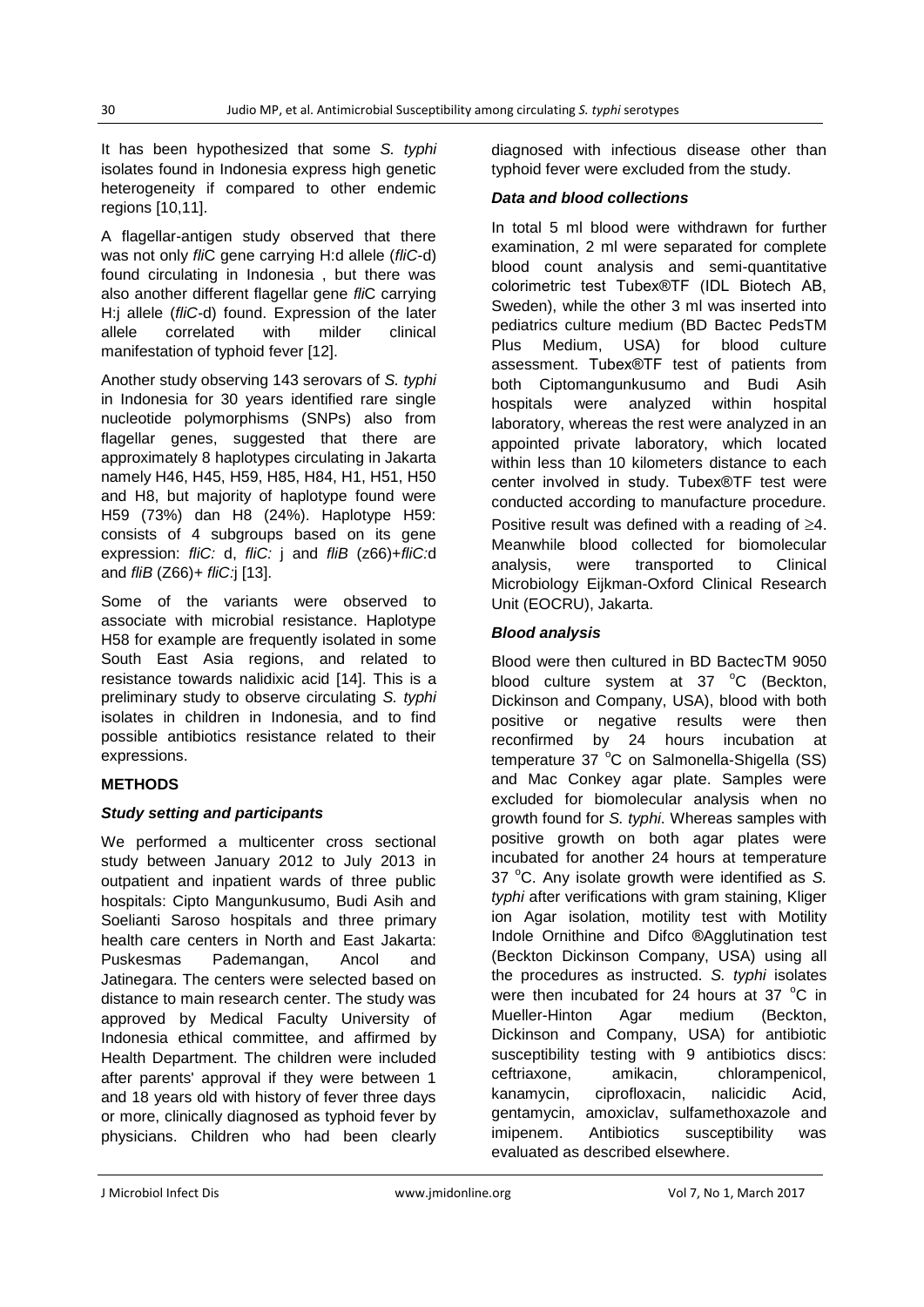DNA were extracted from these isolates using QIAmp DNA mini kit® (Qiagen, Hilden, Germany) with procedure as described by manufacture. Using the Polymerase chain reaction (PCR) we analyzed genomic DNA *S. typhi* in blood specimens. Primers were developed from flagellin genes: *fliC*, *fliB*(z66) and *aroC*. The amplification of *fliC* primers were performed with *fliC*\_F: 5'-TTA-ACG-CAG-TAA-AGA-GAG-3' (F= Forward), *fliC*\_R: 5'-ATG-GCA-CAA-GTC-ATT-AAT-AC-3' (R= reverse), and produced 1521 base pair for d-allele, while 1273 bp for j-allele. fli-B (z66) z66 flag\_F: 5'- ATG-GCA-CAA-GTC-ATC-AAT-AC-3' and z66 flag\_R:5'-TTA-ACG-CAG-CAG-AGA-CAG-TAC-3' produced 1479 base pair amplicons. Aro-C were used as control: aro-C flag\_F: 5'-CCT-GGC-ACC-TCG-CGC-TAT-AC-3', *aroC*\_R: 5'- CCA-CAC-ACG-GAT-CGT-GGC-G-3'. [13]

As control samples for DNA amplification were DNA *S. typhi* of patients from Oxford Clinical Research Unit Vietnam with positive expression on above genes were applied. PCR were performed with PCR toptaq DNA polymerase (Qiagen, Hilde, Germany) with concentration of DNA 20 ng/ml, cycled for 35 times on a Thermocycler PCR System 9700 (Applied Biosystem, California, USA) and result products were analyzed on 1% agarosa gel with 2  $\mu$ l loading dye (Promega, Madison, USA), for each 5 µl samples. The size was measured by comparing the migration available with 100 bp DNA ladder (Promega, Madison, USA).

### *Data measures*

**RESULTS**

All demographic and clinical data were analyzed using Statistical package for social studies version 20.0 (IBM, SPSS, New York, USA).

This study observed 69 cases of typhoid fever (48.6%) which were seen at hospital both in and out patients, while the other 73 cases (51.4%) at primary health centers. Demographic and clinical characteristics for typhoid fever patients in this study are presented in table 1. From 142 patients clinically diagnosed and treated as typhoid fever, only 22 patients (15.5%) were confirmed case of typhoid fever with identified *S. typhi* bacteria in their blood culture. The youngest age of confirmed typhoid case was 3 year-old while and the oldest age was 15 yearold with fever between 6-8 days prior to diagnosis.

Evaluation on treatment prior to sampling showed that 139 out of 142 (97.8%) patients had received medications from either primary health care or private clinics or hospitals during period of disease (Table 2). It is also observed that none who received chloramphenicol showed positive *S. typhi* in blood culture, except for one patient with combine treatment chloramphenicol and ampicillin, however the medications were given less than 24 hours before blood culture were retrieved.

PCR results showed that 20 out of 22 *S. typhi* samples were expressing fliC with d-flagellin allele, which generated DNA fragment of 1521 bp, while 2 other sampels were expressing jallele at 1273 bp, by deletion or shortening of base pairs. (Figure 1)

The *fliB* (z-66) gene was confirmed by amplification of 1479-bp products in 2 samples (Figure 2). Both samples which expressed z-66 antigen also harbored a *fli*C j allele in chromosome. All *S. typhi* isolates found showed no difference in affecting disease severity and showed susceptibility towards all the antibiotics tested.



**Figure 1.** FliC expression, all were positive for d-allele except sample no 6 and 7 were positive for j-allele.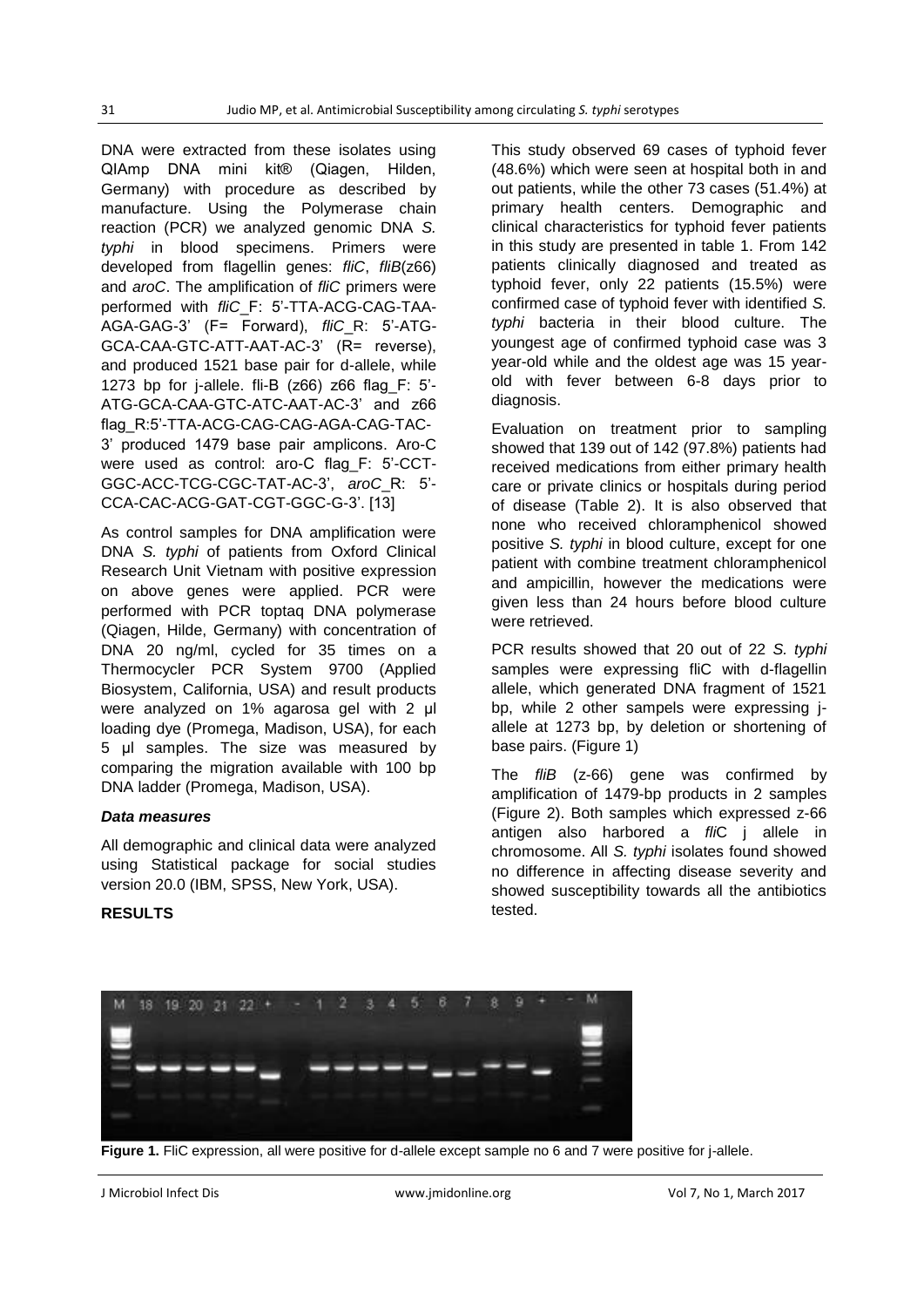| <b>Variables</b>        |           | Blood culture (+) (n=22), n (%) Blood culture (-) (n=120), n(%) |
|-------------------------|-----------|-----------------------------------------------------------------|
| Gender (M)              | 15 (68.2) | 64 (53.3)                                                       |
| Age                     |           |                                                                 |
| 1-4 years old           | 2(9.1)    | 22 (18.3)                                                       |
| 5-9 years old           | 13 (59.1) | 54 (45)                                                         |
| 10-14 years old         | 6(27.3)   | 37 (30.8)                                                       |
| 15-18 years old         | 1(4.5)    | 7(5.8)                                                          |
| Residential area        |           |                                                                 |
| North Jakarta           | 1(4.5)    | 22(18.3)                                                        |
| East Jakarta            | 16 (72.7) | 64 (53.3)                                                       |
| Central Jakarta         | 2(2)      | 10(8.3)                                                         |
| South Jakarta           | 3(13.6)   | 12(10)                                                          |
| West Jakarta            | 0(0)      | 2(1.7)                                                          |
| Greater Jakarta         | 0(0)      | 10(8.3)                                                         |
| Place of diagnosis      |           |                                                                 |
| Hospital                | 16 (72.7) | 53 (44.2)                                                       |
| Primary health care     | 6(27.3)   | 67 (55.8)                                                       |
| Length of fever         |           |                                                                 |
| 3-5 days                | 4(18.2)   | 56 (46.7)                                                       |
| 6-8 days                | 10(45.5)  | 37 (30.8)                                                       |
| 9-11 days               | 5(22.7)   | 17 (14.2)                                                       |
| $12-14$ days            | 2(9.1)    | 8(6.7)                                                          |
| >15 days                | 1(4.5)    | 2(1.7)                                                          |
| Clinical manifestation  |           |                                                                 |
| Abdominal pain          | 1(4.5)    | 7(5.8)                                                          |
| Nausea                  | 3(13.6)   | 30(25)                                                          |
| Diarrhea                | 1(4.5)    | 3(2.5)                                                          |
| Constipation            | 0(0)      | 6(5)                                                            |
| Abdominal pain & nausea | 6(27.3)   | 24 (20)                                                         |
| Constipation & nausea   | 2(9.1)    | 8(6.7)                                                          |
| Diarrhea &nausea        | 9(40.9)   | 25 (20.8)                                                       |
| Non specific            | 0(0)      | 17 (14.2)                                                       |

**Table 1.** Demographic and clinical characteristics of typhoid infected patients based on blood culture.

### **Table 2.** History of antibiotics treatment prior to microbiological test.

|                          | Blood culture $(+)$ , n=22 $(\%)$                                                       | Blood culture (-), n=120 (%) | p value |
|--------------------------|-----------------------------------------------------------------------------------------|------------------------------|---------|
| <b>Prior antibiotics</b> |                                                                                         |                              |         |
| Yes                      | 8(36.4)                                                                                 | 45 (37.5)                    | 0.820   |
| No.                      | 0(0)                                                                                    | 2(1.7)                       |         |
| <b>Unknown</b>           | 14 (63.6)                                                                               | 73 (60.8)                    |         |
| Length of antibiotics    |                                                                                         |                              |         |
| <3 days                  | 5(22.7)                                                                                 | 20 (16.7)                    | 0.832   |
| 3-7 days                 | 1(4.5)                                                                                  | 10(8.3)                      |         |
| >7 days                  | 0(0)                                                                                    | 2(1.7)                       |         |
| No antibiotics           | 0(0)                                                                                    | 2(1.7)                       |         |
| <b>Unknown</b>           | 16 (72.7)                                                                               | 86 (71.7)                    |         |
| Antibiotics              |                                                                                         |                              |         |
| <b>CLPI</b>              | 0(0)                                                                                    | 9(7.5)                       | 0.713   |
| PEN + AMP/AMP            | 1(4.5)                                                                                  | 5(4.2)                       |         |
| Cephalosporin            | 1(4.5)                                                                                  | 11(9.2)                      |         |
| AMP & CRF                | 1(4.5)                                                                                  | 5(4.2)                       |         |
| No Antibiotics           | 0(0)<br>AMD Approximatelling OLD Oktober provided DEAL monitorities. AMAY approximation | 2(1.7)                       |         |

AMP=Ampicillin, CLP=Chloramphenicol, PEN=penicillin, AMX=amoxicillin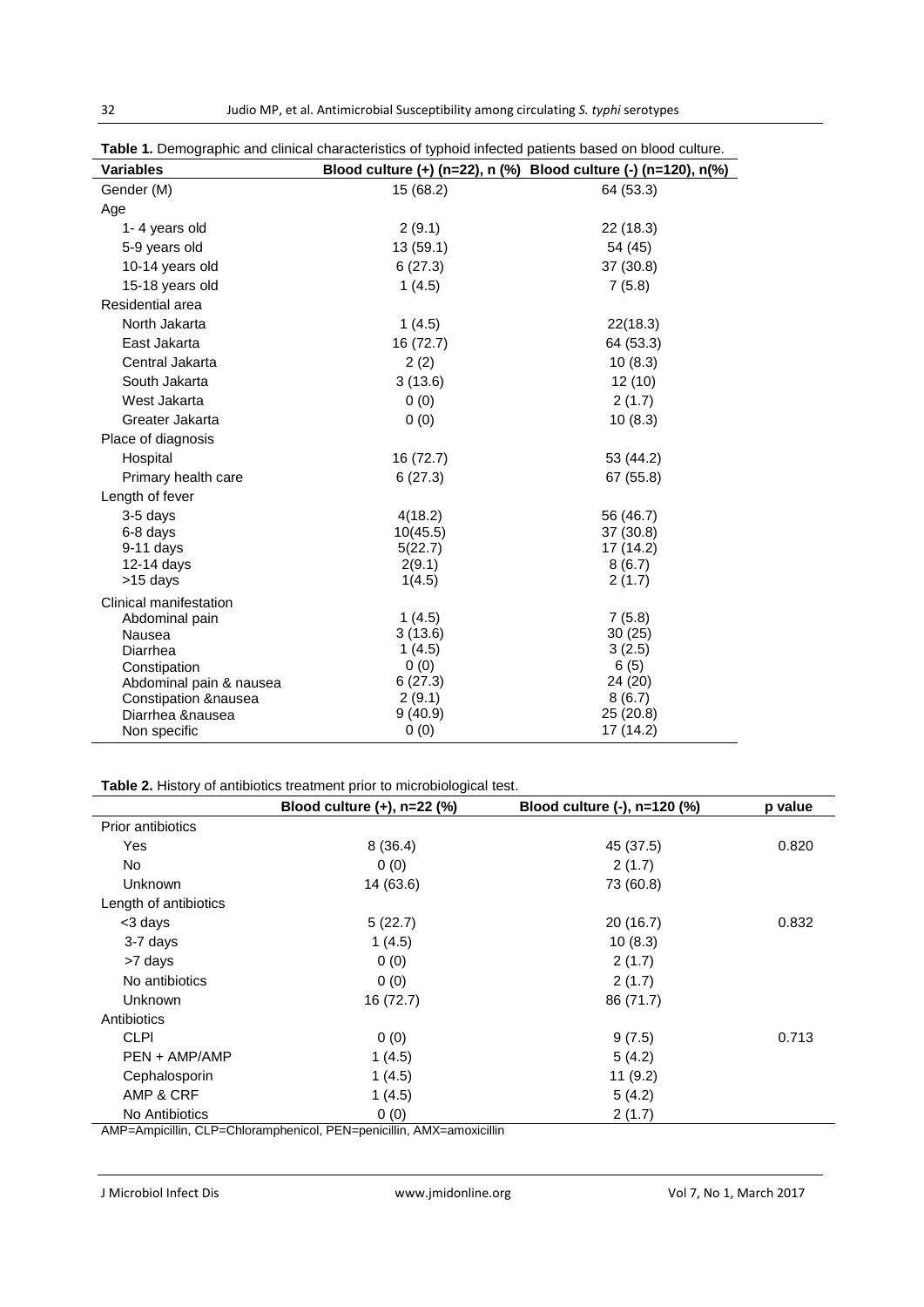

**Figure 2.** *FliB* (z66) expression could be seen in sample no 4 and 5.

### **DISCUSSION**

Interpretation of results in this study reflects of what occurs daily in pediatrics practice in Indonesia or developing countries, where lack of diagnostic resources would restrict the ability of physician to perform adequate evaluations of diagnostic test [15]. Decision on treatment often is established solely based on clinical judgment from symptoms appeared, therefore impose over-diagnose of typhoid fever which showed that most patients in this study have previously been given medications by other physicians. Prompt management must therefore be established to help reduce the rate of antimicrobial resistance.

We observed typhoid cases diagnosed in primary health care are lower if compared to hospital where these diagnostic tools are readily available. The highest frequency of age group in this study for typhoid fever were between 5 and 9 years-old, which is similar to the range observed in Crump's study [1]. Our study inclusion age were between 1 and 18 year-old to reduce the bias of fever and gastrointestinal issues due to other disease, which is common in infants such as Rotavirus. Children age less than two years were prompt to higher risk of rotavirus-positive diarrhea with incidence of 1185 of 1345 (88%) patients during study period [16]. Moreover we also believe that infants under one year-old in our country are still being breastfed and receive home-prepared meal, whereas there is a higher possibility that infants above 1 year-old would receive meals prepared from outside home with higher dietary diversity, which impose children to higher risk for typhoid fever infection.

It is also suggested in this study that male subjects has higher tendency to suffer from typhoid fever if compared to female. The phenomenon is similar to what was observed in

Bangladesh large number study between 2005 and 2009 with number of male cases surpassed female cases. The explanation was gender predilection might be the reflection of healthcare seeking culture related to patriarchy where young sons would be more likely to be valued than female, thus more likely to be taken to hospital [17]. This hypothesis, as well as possibility of difference in hand hygiene practice, toilet etiquette, or outdoors exposure between boys and girls are yet to be proven.

We applied Tubex®TF a semi-quantitative test as part of our screening. However its result is based on inhibition reaction between patient's IgM antibodies and monoclonal antibodies to bind to *S. typhi* O9 lipopolisaccharide, which usually emerge between day 6 and 8 onset of disease [2], thus patients may no longer have antigen circulating in the blood but the antibodies can still be detected. Duration of fever observed in confirmed case patients were between 6-8 days prior to diagnosis, which is concurrent to the previous finding. Blood which were collected during late infection would show antibodies abundantly, while antigen would have been cleared by the body. This suggests that test should be applied instead in the early typhoid fever infection [18]. This shows that Tubex may be applied in area where blood culture is not feasible however the use should be considered within a week from onset of disease. Yet, careful interpretation must be made in areas of endemicity like Indonesia where there is often a low background level of antibodies circulating in normal population and variety between areas and times [19].

Although gold standard for typhoid fever is finding of *S. typhi* isolate in bone marrow aspirate culture [20], but detecting *S. typhi* isolate in blood culture can also confirm the diagnosis of typhoid fever [2]. The small number of positive culture found in this study may be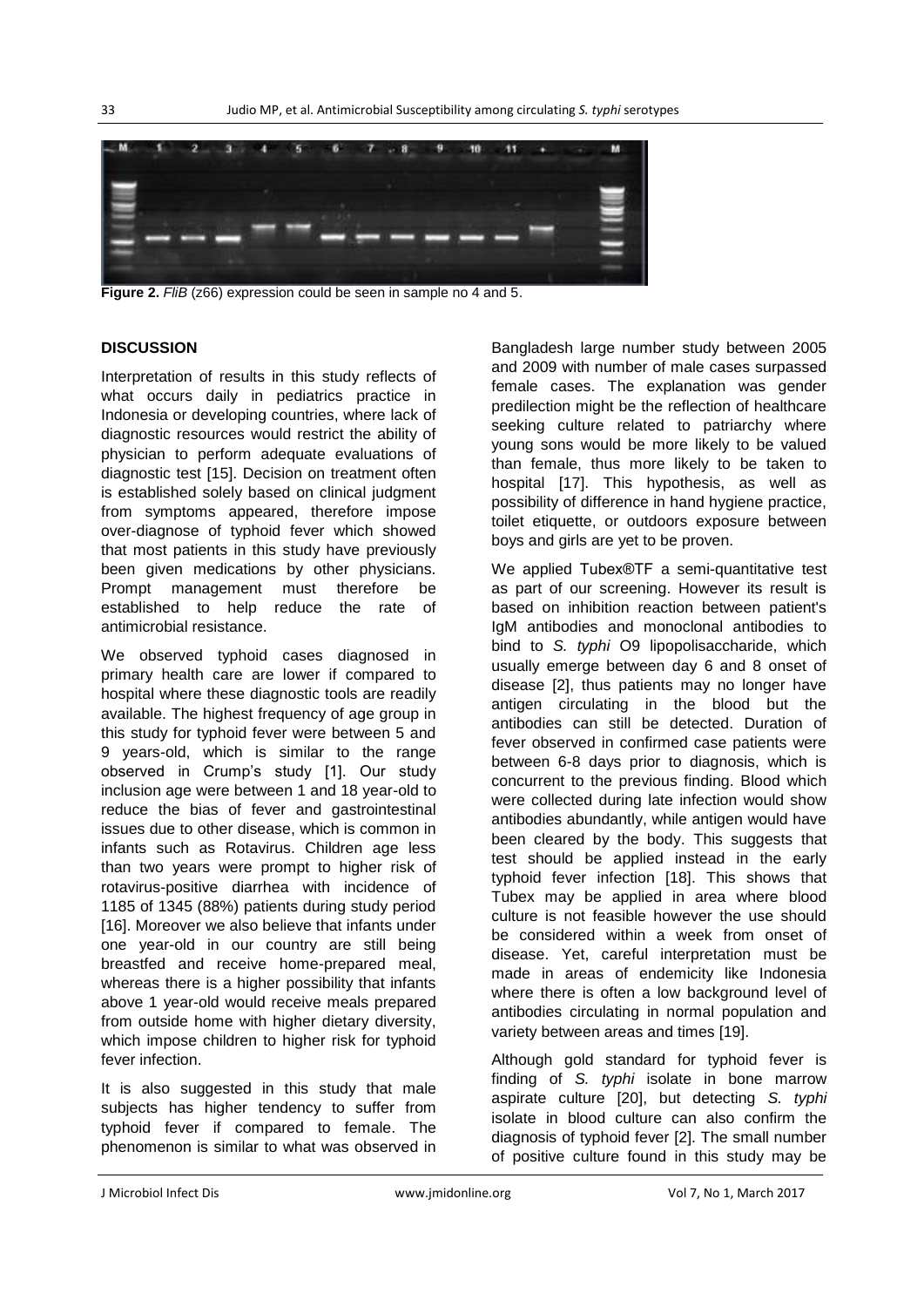related to possible factors of limitations on laboratory media, the presence of antibiotics volume of specimen cultured and time of collection, which should be adequately taken between 7-10 days of disease onset [2]. This study had minimized any possible bias from other isolate, which may grow in non-ox bile laboratory media. Any isolates found in positive culture were verified and identified using several microbiological tests and conducted in one centralized laboratory, specimens were also delivered within 24 hours since blood retrieval. However the optimal volume of blood withdrawn would also affect the ability to detect infection in the blood. It is suggested that in infants and children the blood volume collected should be 0.5 ml for bodyweight less than 4 kilograms, while up to 5 ml for body weight of 4 kilograms [21]. Meanwhile WHO suggested volume of 5 ml for blood culture containing 45 ml broth, although it did not distinctively specify the age [2]. Our blood samples were withdrawn between 1-3 ml in 40 ml pediatrics culture medium. To obtain standardized 5 ml blood in all children were not as simple in practice and documentation on blood volume retrieved would help in analysis for future reference.

From Tubex®TF isolates retrieved in confirmed case typhoid, we did not observe any difference in disease severity between patients infected by *S. typhi* which antigen expressed *fliC-*j allele or H:j variant and others who were infected by *S. typhi* with H:d variants. A previous study which study flagellar serotypes of *S. typhi* in Indonesia hypothesized that *fliC-* j allele experience deletion in some area of the gene, thus there would be a change in antigen dominant epitope which is associated with decreased severity of illness. [12] However our observation were made based on very small number of H:j variants, thus it is not possible to claim otherwise. Furthermore, our study is in concordance with previous study in adult patients, which claimed that strains harboring z66 (*fliB*) occupy and silence the *fliC-*j chromosomal allele [13]. Gen *fliB* is known to be dominant in its expressions, and able to suppress the protein which is located in plasma pBSSB1 within *fli*C so it would not be expressed [22]. From twenty-two isolates in this study, two samples showed expression of *fli*C variants j were also the same sample, which expressed

*fliB* and experienced 251 bp deletions. Strains harboring z66 antigen were observed to be associated with Indonesia, and yet there is no evidence of the bacterial spreading into other area where typhoid is endemic [13]. Further studies in Indonesia, which evaluate evolution of typhoid serotypes and virulence of circulating serotypes, are required.

Although we observed that cephalosporins were often prescribed for clinically diagnosed typhoid fever especially in primary health care where laboratory test is not feasible, this study is in concordance with other typhoid fever study in adult patients in Jakarta that most isolates found are still susceptible to 1st line antibiotics [23].

To our knowledge this is the first study of *S. typhi* serotype in children in Indonesia. This initial study could be used as pilot study for larger scale research.

The limitation of the study is related to the relative small numbers of confirmed typhoid fever cases, which contribute merely 15.4% of all clinically diagnosed typhoid fever. Thus, perhaps explain why this small number of isolates failed to show difference in clinical manifestation of typhoid fever in correlation to expression of j or d allele in the genes found in the isolate.

### *Conclusion*

Confirmed case of typhoid fever based on *S. typhi* isolate finding in patients were only 22 out of 142 (15%) from all typhoid case diagnosed clinically by physicians. *S. typhi* serotypes currently circulating in children in Jakarta are fliC (H:j, and H:d) and fli-B, which are still sensitive towards chloramphenicol, ampicillin and cotrimoxazole. Therefore, these first-line antimicrobial should be prescribed at any time in children with typhoid fever where laboratory confirmation is limited.

**Acknowledgements:** We thank Dr. Stephen Baker from Oxford Unit Clinical Research Unit (OUCRU), Vietnam for supplying control strains and information that have assisted with this study. This study was funded by The Li-kai-Shing foundation, and received small equipment grants from The German Academic Exchange Service (DAAD).